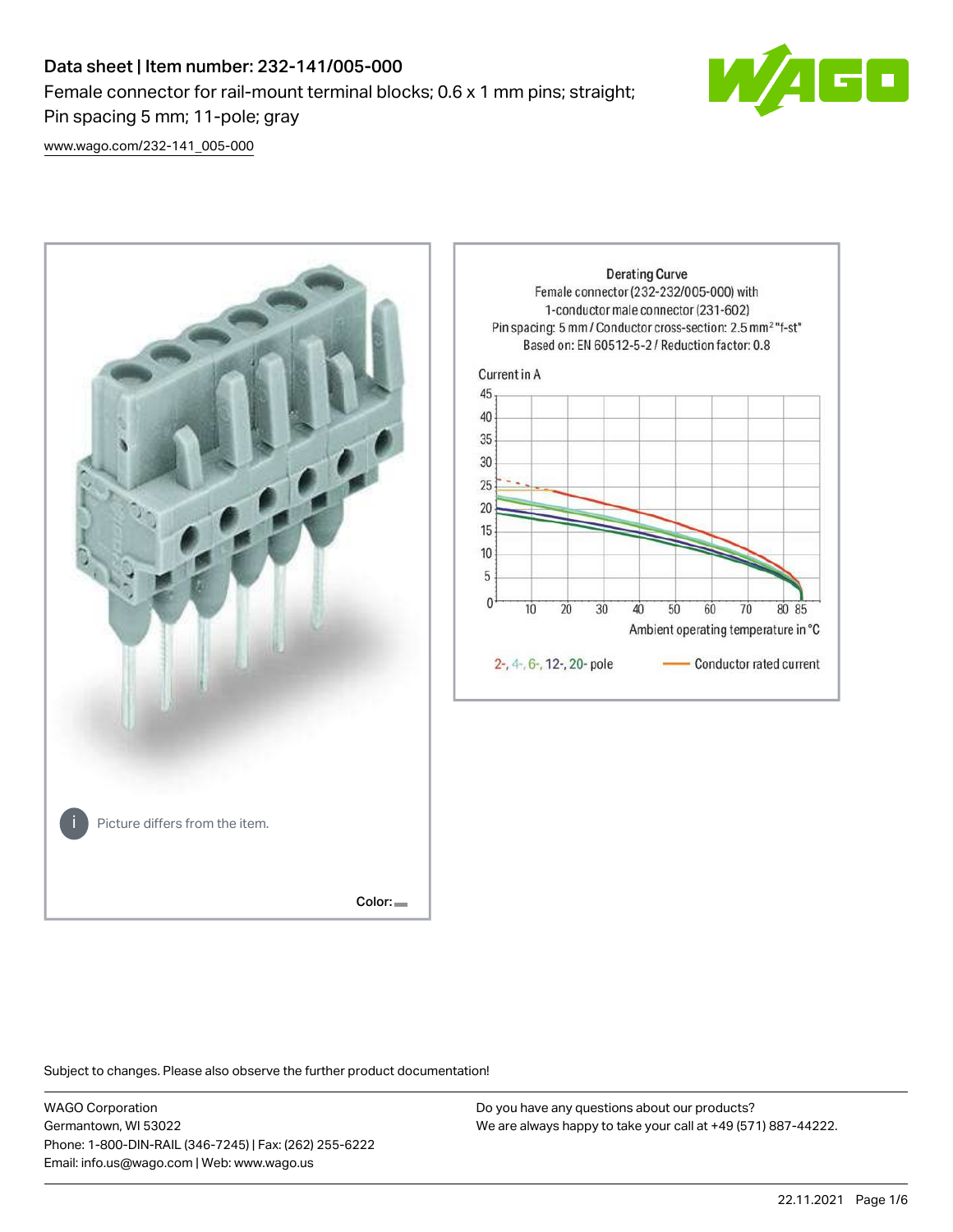

Dimensions in mm

 $L =$  (pole no. x pin spacing) + 1.5 mm

2- to 3-pole female connectors – one latch only

#### Item description

- $\blacksquare$  Pluggable connectors for rail-mount terminal blocks equipped with CAGE CLAMP $^\circ$  connection
- Female connectors with long contact pins connect to the termination ports of 280 Series Rail-Mount Terminal Blocks
- $\blacksquare$ Female connectors are touch-proof when unmated, providing a pluggable, live output
- $\blacksquare$ With coding fingers

Subject to changes. Please also observe the further product documentation! Data

WAGO Corporation Germantown, WI 53022 Phone: 1-800-DIN-RAIL (346-7245) | Fax: (262) 255-6222 Email: info.us@wago.com | Web: www.wago.us

Do you have any questions about our products? We are always happy to take your call at +49 (571) 887-44222.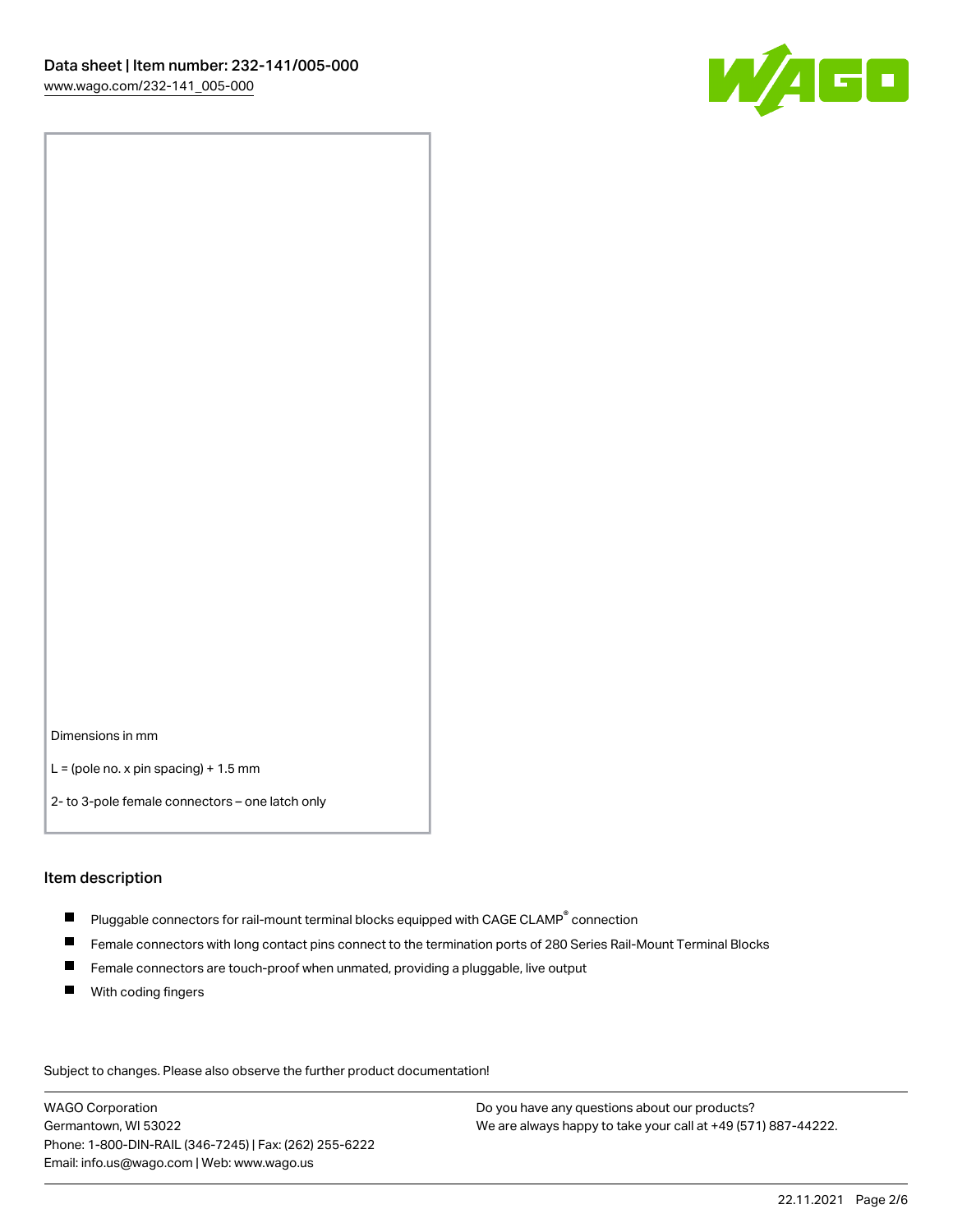

## Data Notes

| Safety information 1 | The MCS-MULTI CONNECTION SYSTEM includes connectors<br>without breaking capacity in accordance with DIN EN 61984. When<br>used as intended, these connectors must not be connected<br>/disconnected when live or under load. The circuit design should<br>ensure header pins, which can be touched, are not live when<br>unmated. |
|----------------------|-----------------------------------------------------------------------------------------------------------------------------------------------------------------------------------------------------------------------------------------------------------------------------------------------------------------------------------|
| Variants:            | Other pole numbers<br>Other versions (or variants) can be requested from WAGO Sales or<br>configured at https://configurator.wago.com/                                                                                                                                                                                            |

#### Electrical data

## IEC Approvals

| Ratings per                 | IEC/EN 60664-1                                                        |
|-----------------------------|-----------------------------------------------------------------------|
| Rated voltage (III / 3)     | 320 V                                                                 |
| Rated surge voltage (III/3) | 4 <sub>k</sub> V                                                      |
| Rated voltage (III/2)       | 320 V                                                                 |
| Rated surge voltage (III/2) | 4 <sub>k</sub> V                                                      |
| Nominal voltage (II/2)      | 630 V                                                                 |
| Rated surge voltage (II/2)  | 4 <sub>k</sub> V                                                      |
| Rated current               | 12A                                                                   |
| Legend (ratings)            | $(III / 2)$ $\triangle$ Overvoltage category III / Pollution degree 2 |

## UL Approvals

| Approvals per                  | UL 1059 |
|--------------------------------|---------|
| Rated voltage UL (Use Group B) | 300 V   |
| Rated current UL (Use Group B) | 15 A    |
| Rated voltage UL (Use Group D) | 300 V   |
| Rated current UL (Use Group D) | 10 A    |

## Ratings per UL

| Rated voltage UL 1977 | 300 V |
|-----------------------|-------|
| Rated current UL 1977 |       |

## CSA Approvals

Approvals per CSA

Subject to changes. Please also observe the further product documentation!

| <b>WAGO Corporation</b>                                | Do you have any questions about our products?                 |
|--------------------------------------------------------|---------------------------------------------------------------|
| Germantown, WI 53022                                   | We are always happy to take your call at +49 (571) 887-44222. |
| Phone: 1-800-DIN-RAIL (346-7245)   Fax: (262) 255-6222 |                                                               |
| Email: info.us@wago.com   Web: www.wago.us             |                                                               |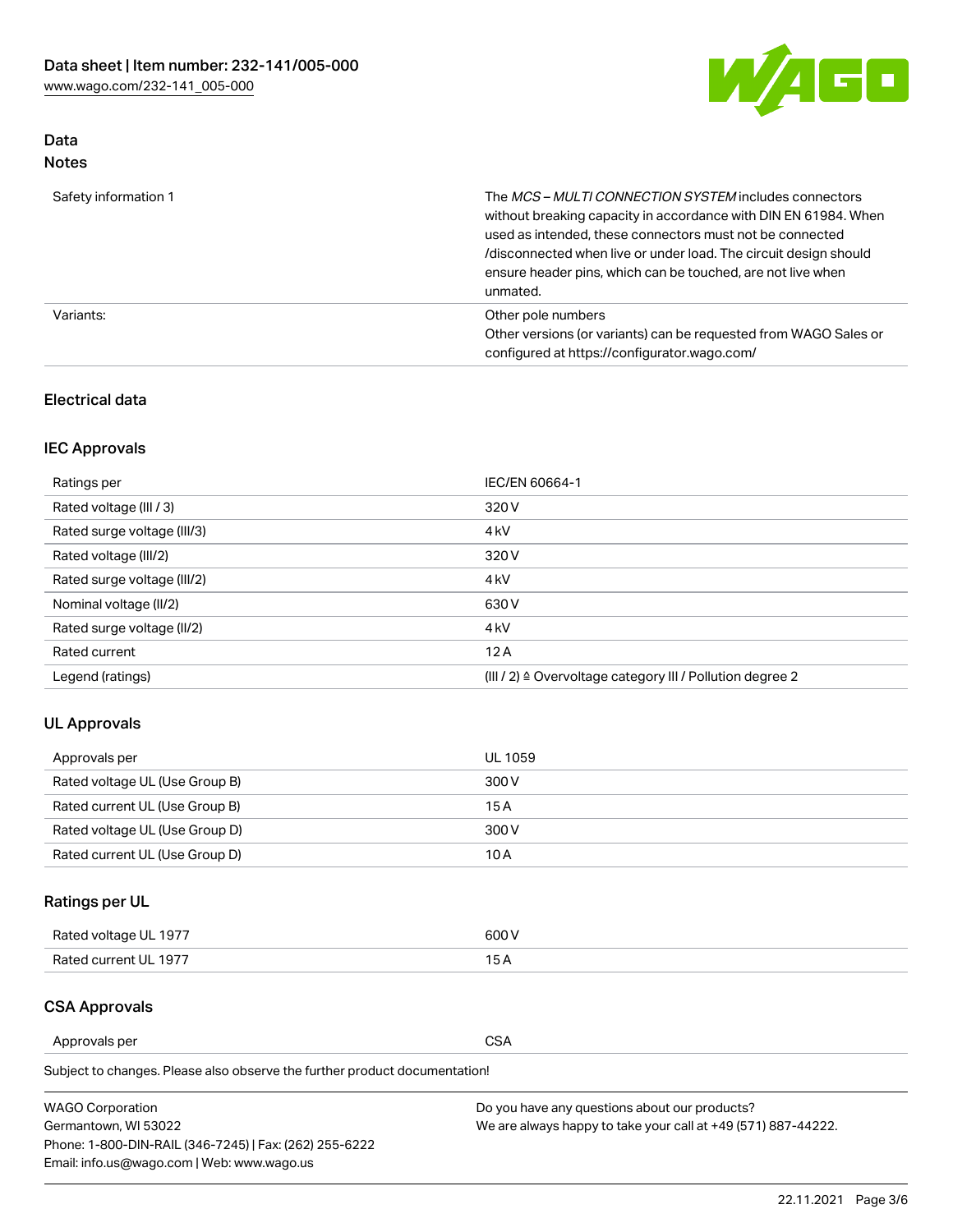[www.wago.com/232-141\\_005-000](http://www.wago.com/232-141_005-000)



| Rated voltage CSA (Use Group B) | 300 V |
|---------------------------------|-------|
| Rated current CSA (Use Group B) | 15 A  |
| Rated voltage CSA (Use Group D) | 300 V |
| Rated current CSA (Use Group D) | 10 A  |

#### Connection data

| Total number of potentials |  |
|----------------------------|--|
| Number of connection types |  |
| Number of levels           |  |

#### Connection 1

| Number of poles |  |
|-----------------|--|
|-----------------|--|

## Physical data

| Pin spacing             | 5 mm / 0.197 inch     |
|-------------------------|-----------------------|
| Width                   | 56.5 mm / 2.224 inch  |
| Height                  | 32.75 mm / 1.289 inch |
| Height from the surface | 18.25 mm / 0.719 inch |
| Depth                   | 11.6 mm / 0.457 inch  |

#### Plug-in connection

| Contact type (pluggable connector)                | Female connector/socket                   |
|---------------------------------------------------|-------------------------------------------|
| Connector (connection type)                       | for front-entry rail-mount terminal block |
| Mismating protection                              | No                                        |
| Locking of plug-in connection                     | Without                                   |
| Mating direction to the rail-mount terminal block | 90°                                       |

#### Material data

| Color                       | gray             |
|-----------------------------|------------------|
| Material group              |                  |
| Insulation material         | Polyamide (PA66) |
| Flammability class per UL94 | V <sub>0</sub>   |
| Contact material            | Copper alloy     |
| Contact plating             | tin-plated       |
| Fire load                   | $0.205$ MJ       |
| Weight                      | 11.6g            |

Subject to changes. Please also observe the further product documentation!

| <b>WAGO Corporation</b>                                | Do you have any questions about our products?                 |
|--------------------------------------------------------|---------------------------------------------------------------|
| Germantown, WI 53022                                   | We are always happy to take your call at +49 (571) 887-44222. |
| Phone: 1-800-DIN-RAIL (346-7245)   Fax: (262) 255-6222 |                                                               |
| Email: info.us@wago.com   Web: www.wago.us             |                                                               |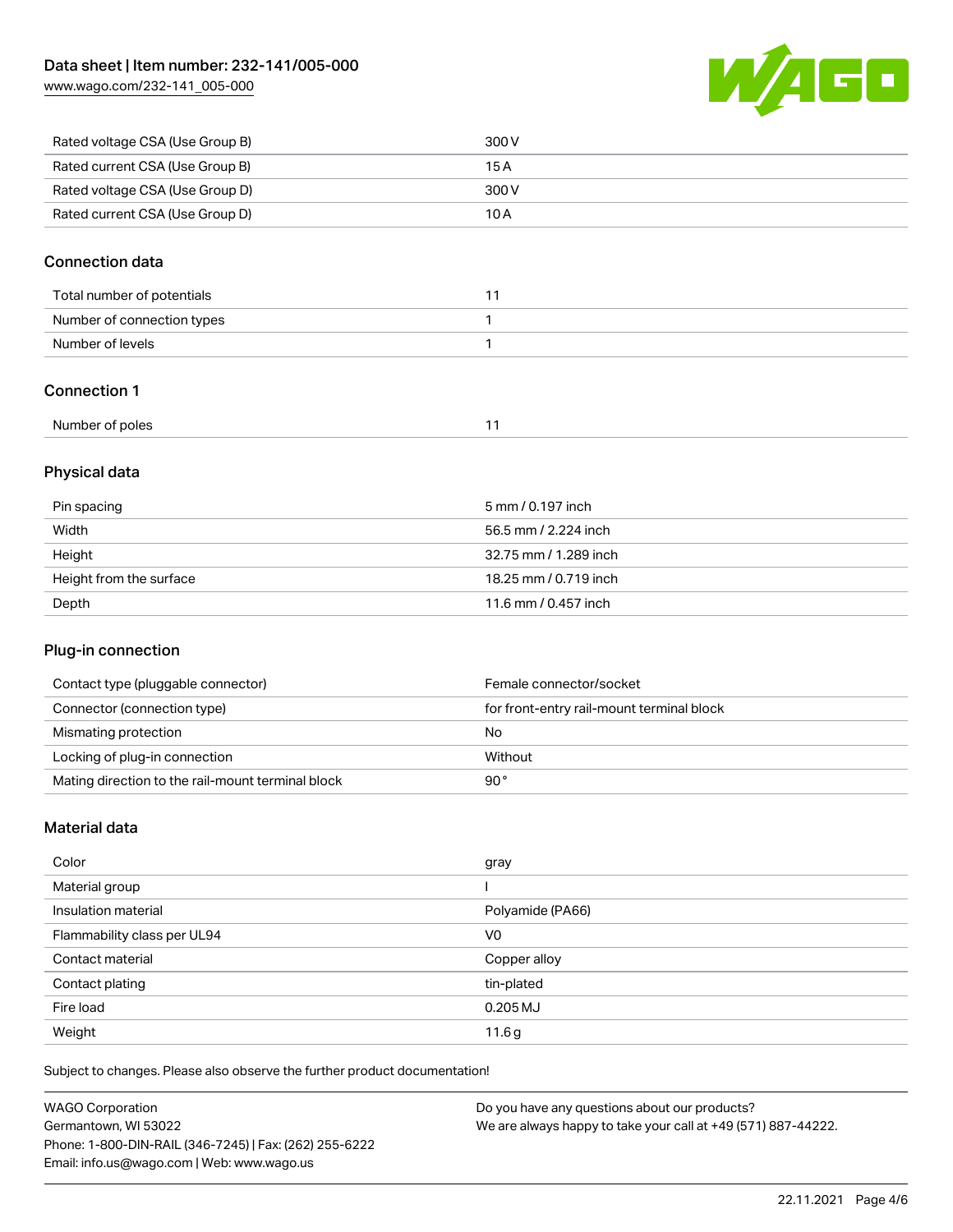

#### Environmental requirements

| Limit temperature range | $-60+85 °C$ |
|-------------------------|-------------|
|-------------------------|-------------|

#### Commercial data

| Product Group         | 3 (Multi Conn. System) |
|-----------------------|------------------------|
| PU (SPU)              | 25 Stück               |
| Packaging type        | box                    |
| Country of origin     | DE                     |
| <b>GTIN</b>           | 4044918569699          |
| Customs tariff number | 8536694040             |

#### Approvals / Certificates

#### Country specific Approvals

| Logo | Approval                                            | <b>Additional Approval Text</b> | Certificate<br>name |
|------|-----------------------------------------------------|---------------------------------|---------------------|
|      | <b>CB</b><br><b>DEKRA Certification B.V.</b>        | IEC 61984                       | NL-39756            |
|      | <b>CSA</b><br>DEKRA Certification B.V.              | C <sub>22.2</sub>               | 1466354             |
| EMA  | <b>KEMA/KEUR</b><br><b>DEKRA Certification B.V.</b> | EN 61984                        | 2190761.01          |

#### Ship Approvals

| Logo          | Approval            | <b>Additional Approval Text</b> | Certificate<br>name |
|---------------|---------------------|---------------------------------|---------------------|
| 國             | BV                  | IEC 60998                       | 11915/D0            |
| <b>BUREAU</b> | Bureau Veritas S.A. |                                 | BV                  |

#### UL-Approvals

|      |                                |                                 | Certificate |
|------|--------------------------------|---------------------------------|-------------|
| Logo | Approval                       | <b>Additional Approval Text</b> | name        |
|      | UL                             | <b>UL 1977</b>                  | E45171      |
| J    | Underwriters Laboratories Inc. |                                 |             |

Subject to changes. Please also observe the further product documentation!

| <b>WAGO Corporation</b>                                | Do you have any questions about our products?                 |  |
|--------------------------------------------------------|---------------------------------------------------------------|--|
| Germantown, WI 53022                                   | We are always happy to take your call at +49 (571) 887-44222. |  |
| Phone: 1-800-DIN-RAIL (346-7245)   Fax: (262) 255-6222 |                                                               |  |
| Email: info.us@wago.com   Web: www.wago.us             |                                                               |  |